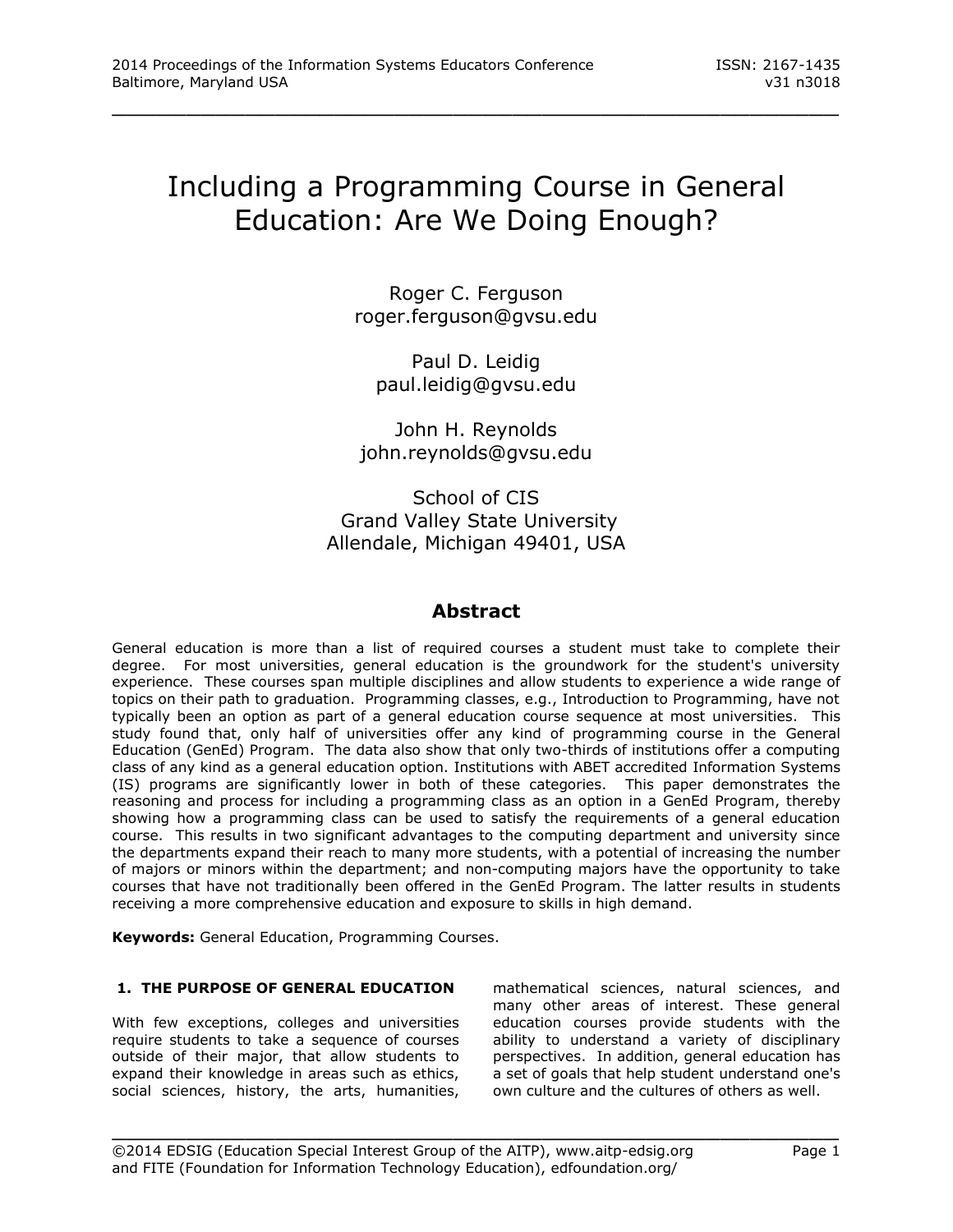A graduate with a general education based degree has the ability to think in broad terms, that is, outside of their respective major. Simply put, general education prepares students for life. Before a student graduates, every student in the college or university will have had a set of courses that prepares them for responsible citizenship, and the ability to think critically outside of their major. A generally educated person should have the ability to recognize and work with issues and/or problems from multiple perspectives.

For computing majors, a GenEd Program serves its intended purpose since the course work is significantly outside of their major. Courses in ethics and social sciences help future computing professionals make decisions that affect the direction of the computing field. Courses in the arts and humanities offer computing students a unique perspective in their own culture and the cultures of others. Unfortunately, many students outside of the computing field may not get the same level of benefit from general education. The reason is that, many nontechnical majors already take courses in areas that general education typically covers. These majors are missing out on courses that would broaden their perspective. Courses in computing could begin to bridge this gap; resulting in a significantly enhanced general education for non-computing majors. There is an additional benefit in exposing non-traditional students to programming. By having noncomputing majors take courses in the computing field, the number of minors or majors within the computing department may increase.

#### **2. NON-COMPUTING MAJORS ARE AT A TECHNOLOGICAL DISADVANTAGE**

The issue with general education is not with the concept of creating students with a wellrounded, life preparing experience. The problem is that general education does not produce this type of student in all majors. For a major in a technical field, general education serves these students very well, the courses are truly outside of their major. However, the problem is that for many majors, typically in a non-technical field, such as: history, foreign language, arts, philosophy, religious studies, etc., general education fails to give these majors a wellrounded, life-preparing experience with relevant skills. Regardless of choice of major, students should learn to use computing systems to access, process, and analyze information as an

essential aspect of critical thinking and problem solving. In many disciplines, students should also learn how to design algorithms, to write programs, and implement computing solutions applicable to their professions. Recent papers and articles show that computer competency courses or basic "code literacy" is becoming a requirement for 21st century culture (Rushkof, 2012). Due to efforts of organizations such as Code.org and many educational institutions around the country, courses in coding look less like an extracurricular activity and more like a basic life skill. Some school districts have expanded such efforts to as early as second grade (Richtel, 2014). This literature shows the trend toward basic "code literacy" for a generally educated person will only get stronger.

Increasingly, an understanding of programming logic is seen as a requirement for participation in today's digital world. Prensky (2008) makes the point that when people acquired language, they didn't just learn how to listen, but also how to speak. When people acquired text, they didn't just learn how to read, but also how to write. Now that people have computers, they (i.e., non-computing majors) are learning to use them but not how to program them. Without this understanding, people must accept the devices they use with the limitations, or worse, the agendas their creators have built into them. Douglas Rushkoff in Program or Be Programmed says the real question is, "do we direct technology, or do we let ourselves be directed by it and those who have mastered it?" (Rushkoff, 2012)

As non-computing majors spend an increasing amount of time in digital environments where others have written the rules, not understanding these rules puts them at a disadvantage. Knowledge of the fundamental concepts of how computer code works can help users understand the limitations or intentions behind the code. Being literate of the logic behind the systems might encourage readers to stop accepting the products (e.g., websites, apps, etc.) at face value, and begin to engage critically and purposefully with them.

As Rushkoff (2012) claims, learning to code familiarizes people with the values of a digital society: how people collaborate and share information. This new way of thinking and processing is quickly replacing the industrial age value of the hoarding of knowledge. Learning how software is developed and how computer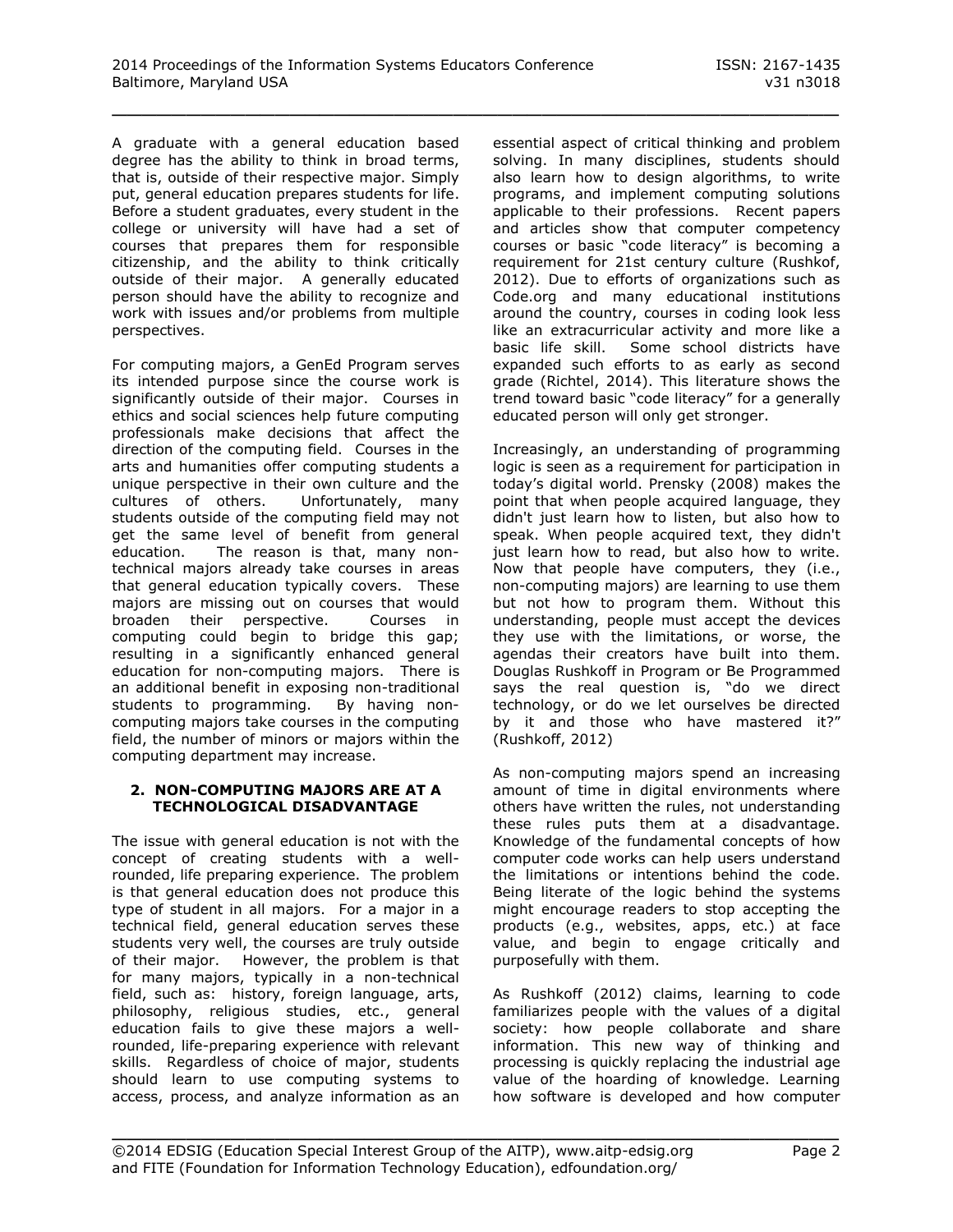technology really works helps everyone understand how they will be working and living as a society.

With the advent of personal computers and offthe-shelf applications in the 1980s, education efforts saw a shift to teaching how to use computers for office productivity tasks such as word processing and creating presentations. The result was that pupils left school with little idea how computers work. The focus had shifted from teaching programming and creating applications, to teaching how to use software, yet provided little insight into how software was actually works. The use of digital technology is now so ubiquitous that many think a liberal education requires a foundation in understanding programming, just as much as biology, chemistry or physics. That is one reason for the increased interest in teaching coding. The fewer people who know the basics of computing fundamentals, the smaller the number of potential technically skilled employees there are. A growing percentage of jobs require "computational thinking"; the ability to formulate problems in such a way that they can be tackled by computers. (The Economist, 2014) The U.S. Chief Technology Officer, Todd Park, said,

[T]technology and computers are very much at the core of our economy going forward. To be prepared for the demands of the 21st century  $-$  and to take advantage of its opportunities  $-$  it is essential that more of our students today learn basic computer programming skills, no matter what field of work they want to pursue (Adams and Mowers, 2013).

Many current open jobs requiring computing skills are outside of traditional technology fields. Simply knowing and understanding the programming process can enhance job skills and careers in areas outside of actual programming careers. In response to this growing need, and while everyone may not need to be a "coder", all students will benefit by learning enough about programming to communicate with programmers in the digital information age. As a place to start, providing one of two valuable core skills would help students become more code literate. First, is learning basic programming concepts, such as "if" conditional branches and "for" loops. This provides an understanding of the automation provided by

computer programs and helps understand the lingo used by programmers to explain the logic required in an application. Secondly, with the ubiquitous nature of the internet and living on the web, knowing the basics of how web pages are created (e.g. basic java script) is a skill that would be very helpful, while demonstrating rudimental programming logic and syntax. While either of these skills is beneficial, taking a general programming course provides an ability to communicate better in the digital society.

#### **3. COMPARING GENERAL EDUCATION PROGRAMS**

To provide a snapshot of the current general education requirements and options as they relate to computing courses in general and programming courses in particular, the authors chose two specific and different groups. The first group contains two sub-groups, the first consisting of the 14 other public institutions in the state, while the second sub-group is made<br>up of 11 additional peer institutions. Peer up of 11 additional peer institutions. institutions, in this case, were defined by the institution's accreditation and assessment process as having similar degree offerings, mission, but not geographically located near the institution. GVSU has chosen to benchmark itself against these two sub-groups as one group of peer institutions and they will be treated as such for comparison purposes in this study.

The second group consists of the 38 individual institutions that have ABET accredited Information Systems (IS) programs as of April 2014. An ABET accredited group of schools was chosen as the group most likely to have institutions that place a premium on technology education and, therefore, would be the most likely to have a computing technology requirement and/or a programming course included as a general education options. The IS accredited group represents a subset of institutions that have ABET accredited programs that are most relevant to the audience for this paper, Information Systems educators.

In each case, the general education requirements and approved courses for each institution were analyzed using the content provided by that institution's web site.

1) Is any computing course on the approved list of general education courses?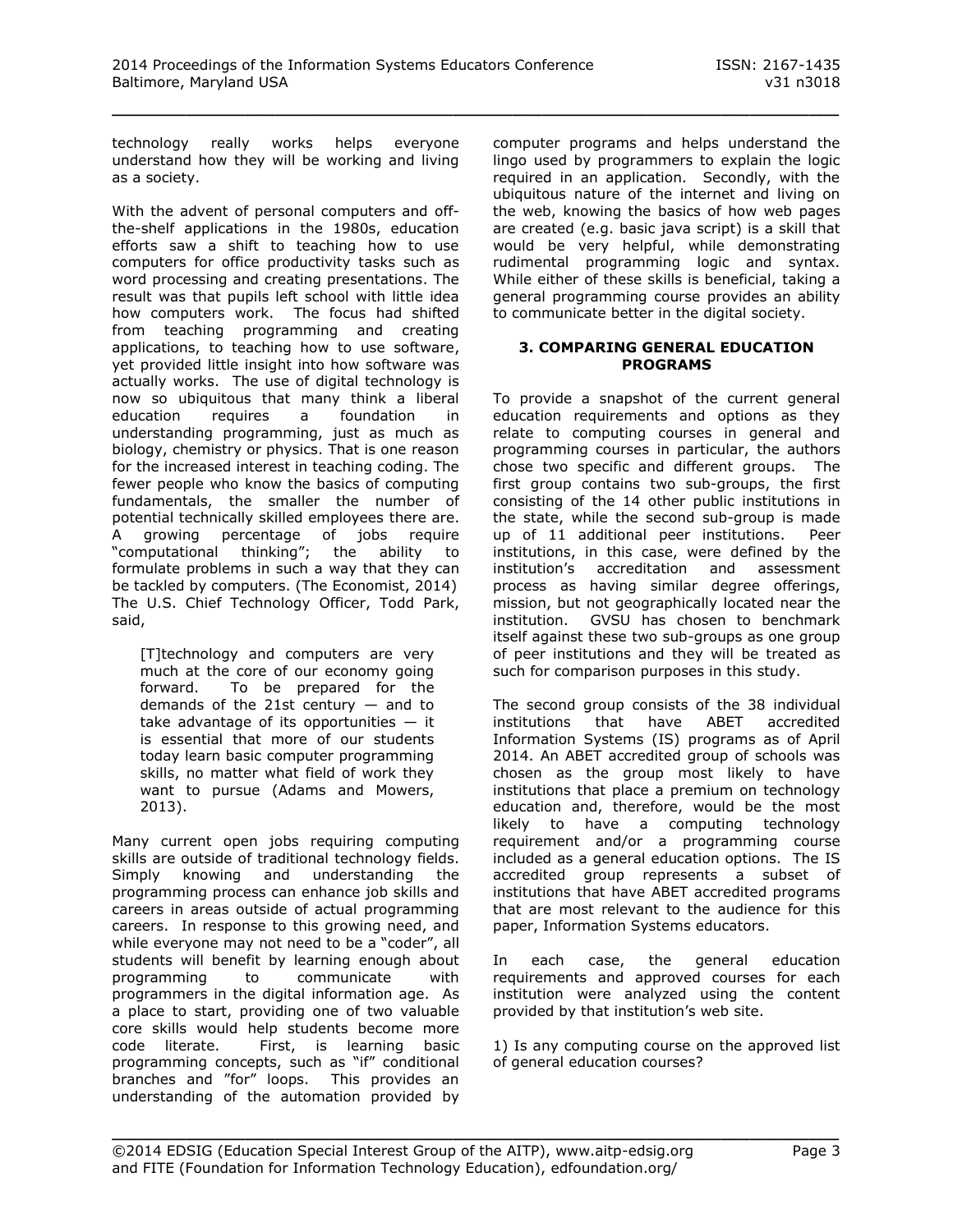*H1: Universities that have ABET accredited IS programs will be different in the percentage that have a computing course on the approved list of general education courses.*

2) Of these approved courses, are any a programming class (defined as a course that teaches programming logic as part of its content)?

*H2: Universities that have ABET accredited IS programs will be different in the percentage that have a programming course on the approved list of general education courses.*

3) Of these approved courses, are any an introductory computing course (defined as a course in general computer literacy, use of office productivity tools, and/or information literacy and use)?

*H3: Universities that have ABET accredited IS programs will be different in the percentage that have an introductory computing course on the approved list of general education courses.*

4) Is at least one of the approved general education computing courses required of all students?

*H4: Universities that have ABET accredited IS programs will be different in the percentage that require a computing course on the approved list of general education courses of all majors*.

Regarding creation and enforcement of general education requirements, some institutions allow general education to be controlled at the department level, where others allow easy substitution within the GenEd Program. These later schools were counted as those who had the choice of a programming course in the GenEd Program.

Some institutions had a specific programming class in the GenEd Program, but others allowed a choice of any programming class as a general education class. Both of these were counted as having a programming course in the GenEd Program; however when a course was defined as having some programming content in addition to

other computing literacy content, it was counted as an introductory computing course.

## **Statistical Methodology**

For each of the four hypotheses, the null hypothesis will be accepted or rejected using the significance level of .05. To compare two independent groups based on binary variables, most statistics guidelines suggest using the chisquare test of independence as long as the sample sizes are large enough. Sauro and Lewis (2008) contend, however, that the "latest research suggests that a slight adjustment to the standard chi-square test, and equivalently to the two-proportion test, generates the best results for almost all sample sizes" (p. 75).

To determine whether a sample size is adequate for the chi-square test, calculate the expected cell counts in the 2x2 table to determine if they are greater than 5. Since the values in this study pass this test, the data was evaluated using the standard chi-square test. Next, since some might classify the sample sizes too small, the N-1 chi-square test was also run. The results were nearly identical, but the actual pvalues used were from the latter test since they gave a slightly more conservative result. The formula for the N-1 chi-square test (Sauro and Lewis, 2008) is shown below using the standard terminology from the 2x2 table:

$$
\chi^2 = \frac{(ad - bc)^2 (N - 1)}{m n r s}
$$

## **Test Results**

Hypotheses are supported when the null hypothesis is rejected. In this study, the null hypothesis is rejected when there is a statistically significant difference between the proportions represented by p<.05. Accordingly, the first hypothesis  $(H_1)$  is supported since there is a significant difference between the 45% of IS Accredited Schools and the 72% of GVSU Peer Institutions that offer any computing class that is also eligible for general education credit. In addition, the second hypothesis  $(H_2)$  is supported since there is a significant difference between the 26% of IS Accredited Schools and the 56% of GVSU Peer Institutions that offer a programming class in the list of approved general education courses. Further underscoring the significance of these results is that these differences are not in the direction that was expected. Universities with ABET accredited IS programs have significantly lower percentages in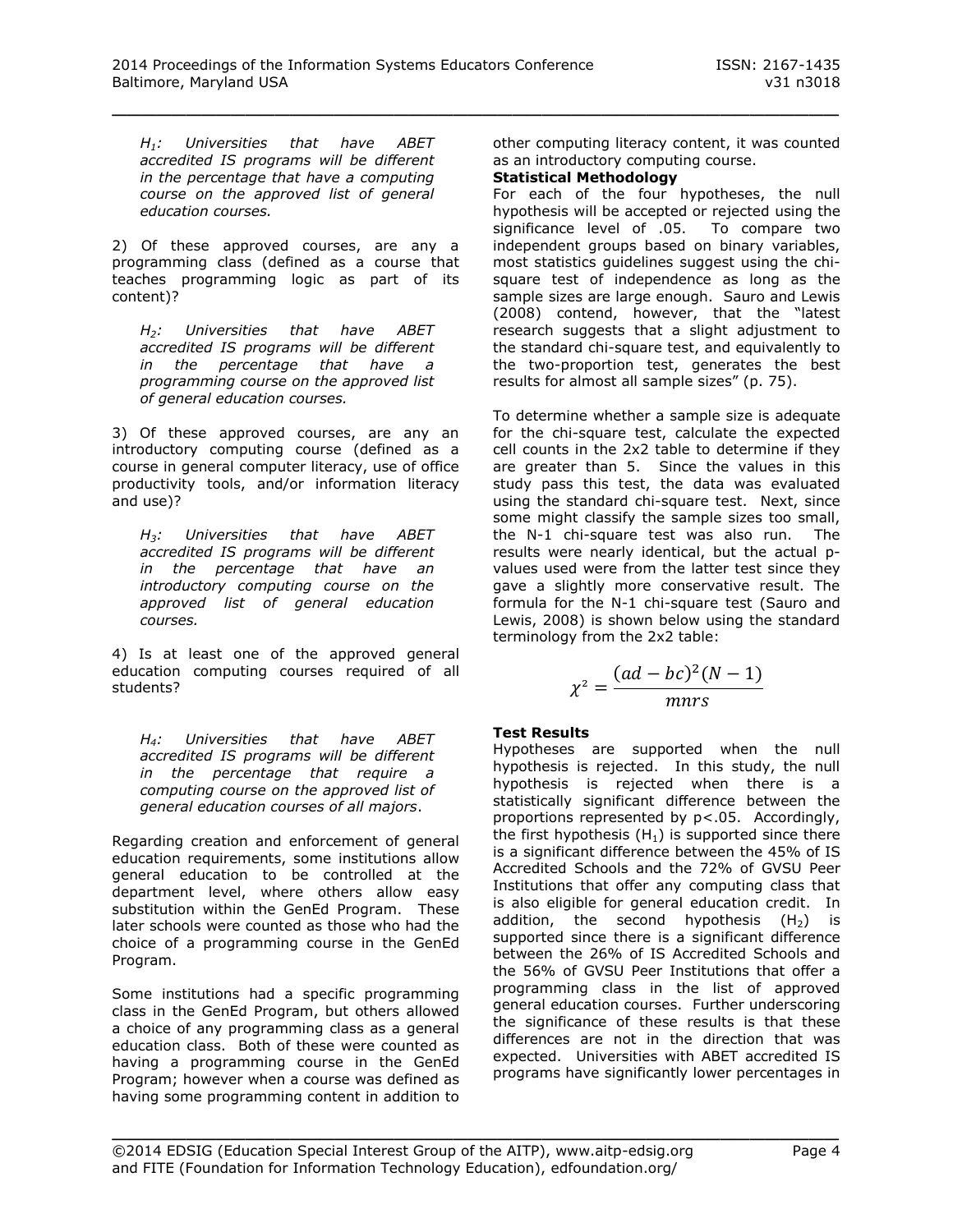both comparisons. Chart 1.0 shows the comparison of the proportions.



Chart 1.0 Survey results

#### **4. FINDINGS**

Based on these results, one can conclude there is an opportunity for universities to include a programming course in their general educational system. The graph shows only 28 percent of ABET accredited IS programs offer a general education approved programming course. If this number is representative of the general population of IS programs, then a significant number of institutions (the remaining 72 percent) could improve their GenEd Program for ALL majors.

The literature demonstrates that early computer education focused on teaching programming languages and logic. However, with the advent of personal computers and the use of purchased applications, universities shifted the focus to teaching how to use computers, often referred to as "computer literacy." This shift in focus occurred at the expense of understanding how computers work, and how to program them. The increased demand for people with computing (i.e. programming) skills is important in many different disciplines and careers shows the importance of returning basic computer knowledge to an understanding of programming, or how to make computers work.

These conclusions from the literature are confirmed by the analysis of GenEd Programs at peer institutions (survey result above). Not only were few institutions offering general computing courses (45% of IS accredited schools), even fewer were offering a programming logic course as part of the GenEd Program.

Based primarily on this review and analysis, the authors determined that it would be valuable to review the history of the computing courses in the GenEd Program at GVSU. The intent of this process is to provide a case study that might shed light on how institutions offer or require programming logic in GenEd Programs.

#### **5. AN INTRODUCTORY PROGRAMMING CLASS IN THE GENERAL EDUCATION PROGRAM**

This section examines GVSU's general educational program and the requirements for a course to be included in this program and demonstrates how a programming class can be included in general education. Since the GenEd Program at GVSU was recently revised in 2011 and since the programming class listed in that curriculum had not been revised in many years, it was decided that a thorough review should be undertaken. The process was to scan the environment, evaluate the current course and its history as a General Education course, and then evaluate the course from the point of view of the revised GenEd Program and current best practices in educational pedagogy related to that course.

## **The General Education Program - 1980's**

The structure of the GenEd Program at Grand Valley State University remained largely unchanged from the 1986-1987 through the 1998-1999 academic catalogs. The requirements were divided into four major sections: College, Arts and Humanities, Natural Sciences, and Social Sciences. Each section had sub-groups of courses from which students were to choose individual courses based on the specified requirements as shown below.

- 1. College Section (one course in each)
	- Study of logical and mathematical quantitative reasoning
	- Foreign and multicultural approaches
	- History of Western civilization
	- Critical examinations of values and ideas
- 2. Arts and Humanities (one course in each)
	- Exploration of art, music, and theatre
	- Exploration of literature
- 3. Natural Sciences Section (one course in each and one of these must include a lab)
	- Physical sciences
	- Life sciences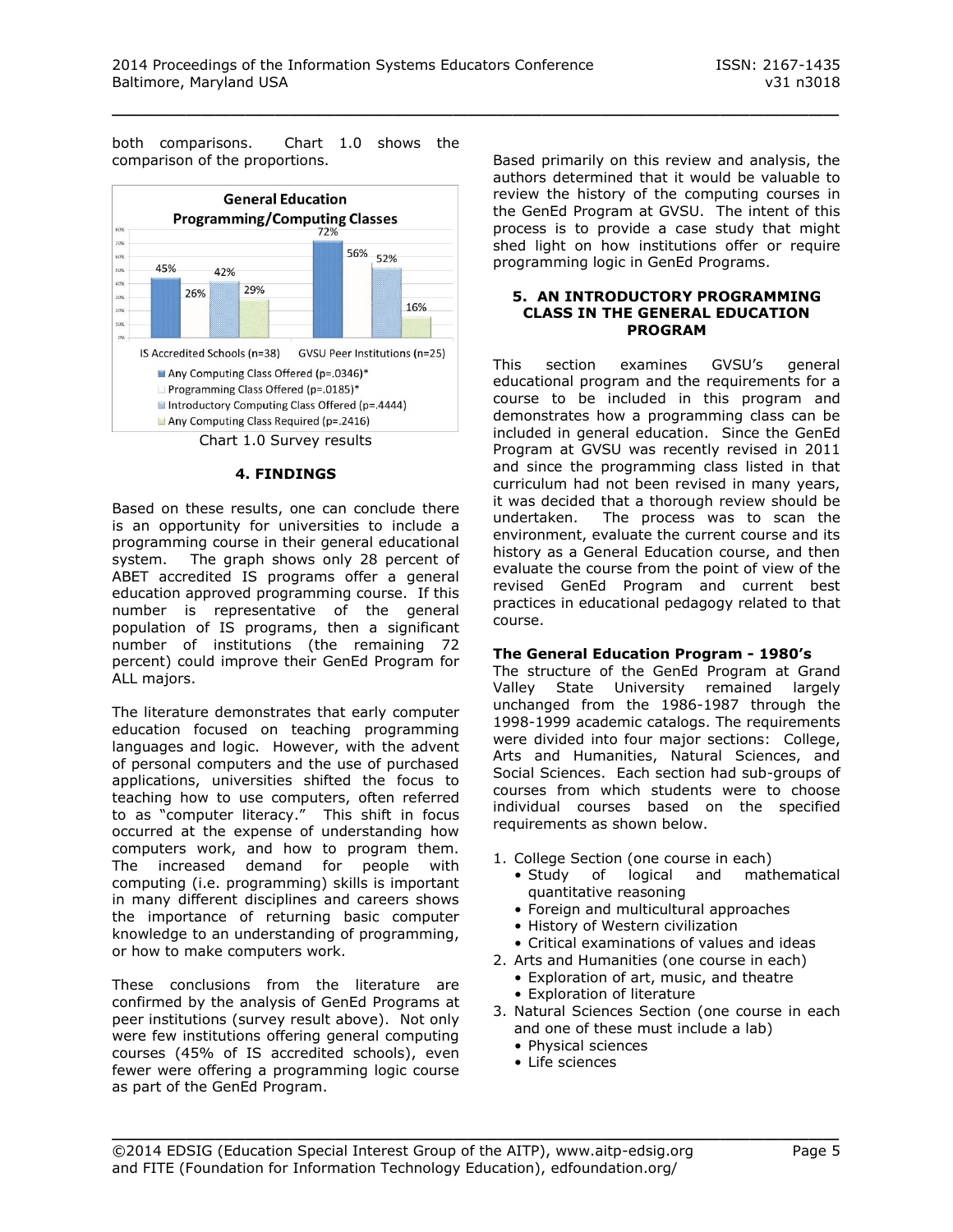- 4. Social Sciences Section (two courses, each from a different group and discipline)
	- Human behavior and experience
	- Social and cultural phenomena
	- Formal institutions

#### **First General Education Programming Course**

A course in BASIC was approved in fall of 1983 and added to the GVSU computing curriculum the next academic year. Three years later in the fall of 1986, the course was added to the GenEd Program for the following academic year under the College Section category of Quantitative and Logical Reasoning. The rationale for this is summed up in this one statement from the justification document submitted with the proposal, which says

While the students do spend time in learning the syntax of a specific computer language, BASIC, the bulk of the time in this course is spent in learning problem solving and in relating the logical constructs of flow of control, organization of data, and interrelationships between the sub-problems, to the given problem.

#### **Revised General Education Program**

As stated above, general education at GVSU has been part of the university since its inception. The "revised" main focus stated on the University's web site is: "…the general education program is to provide students with an education that balances depth with breadth, the specialized with the general. The general education program helps students become literate in a sophisticated way in a number of disciplines." There are two main goals in the GenED Program: Knowledge and Skills.

For Knowledge:

- 1. A graduating person from the GenEd Program is able to understand a variety of disciplinary perspectives, and understands the growth of knowledge and the various approaches through which the knowledge was acquired.
- 2. A generally educated person understands one's own culture and other cultures as well.
- 3. A graduating person understands how academic studies connect to current issues.

For Skills:

- 1. Learn the process of working together, i.e., collaboration through sharing of ideas towards a common project.
- 2. Critical and creative thinking using systematic reasoning to examine and evaluate ideas.
- 3. Use Ethical reasoning in the decision-making process based on defining systems of value.
- 4. Information literacy using multiple forms of information.
- 5. Integration, that is, the ability to synthesize and apply existing knowledge to complex problems.
- 6. To use effective practices in oral communication across a wide variety of public audiences.
- 7. Problem solving as it relates to open ended questions through the use of designing and evaluating the designs.
- 8. Quantitative literacy is competency working with numbers.
- 9. Written communication: the ability to create and refine messages that an educated reader would value.

The goals outlined above, knowledge and skills, are at the heart of the program. Students typically take 11 - 13 courses (over 30 credits) in the program. This is a significant commitment the university is making towards the GenEd Program.

The programming course that has been offered in the GenEd Program has been available to students since the 1987. The programming course satisfied the original requirements and continues to satisfy the requirements for the new general educational program criteria. The next section demonstrates the mapping of the programming course to the original set of criteria.

#### **Mapping a Programming Course to the New General Education Requirements**

By mapping the course content with the GenEd Program criteria, this section shows how a programming course can be used to satisfy the requirements of the GenEd Program at GVSU. Specifically, it addresses how a programming course might be used "to provide students with an education that balances depth with breadth, the specialized with the general. In particular, would such a course help students become literate in a sophisticated way in a number of disciplines."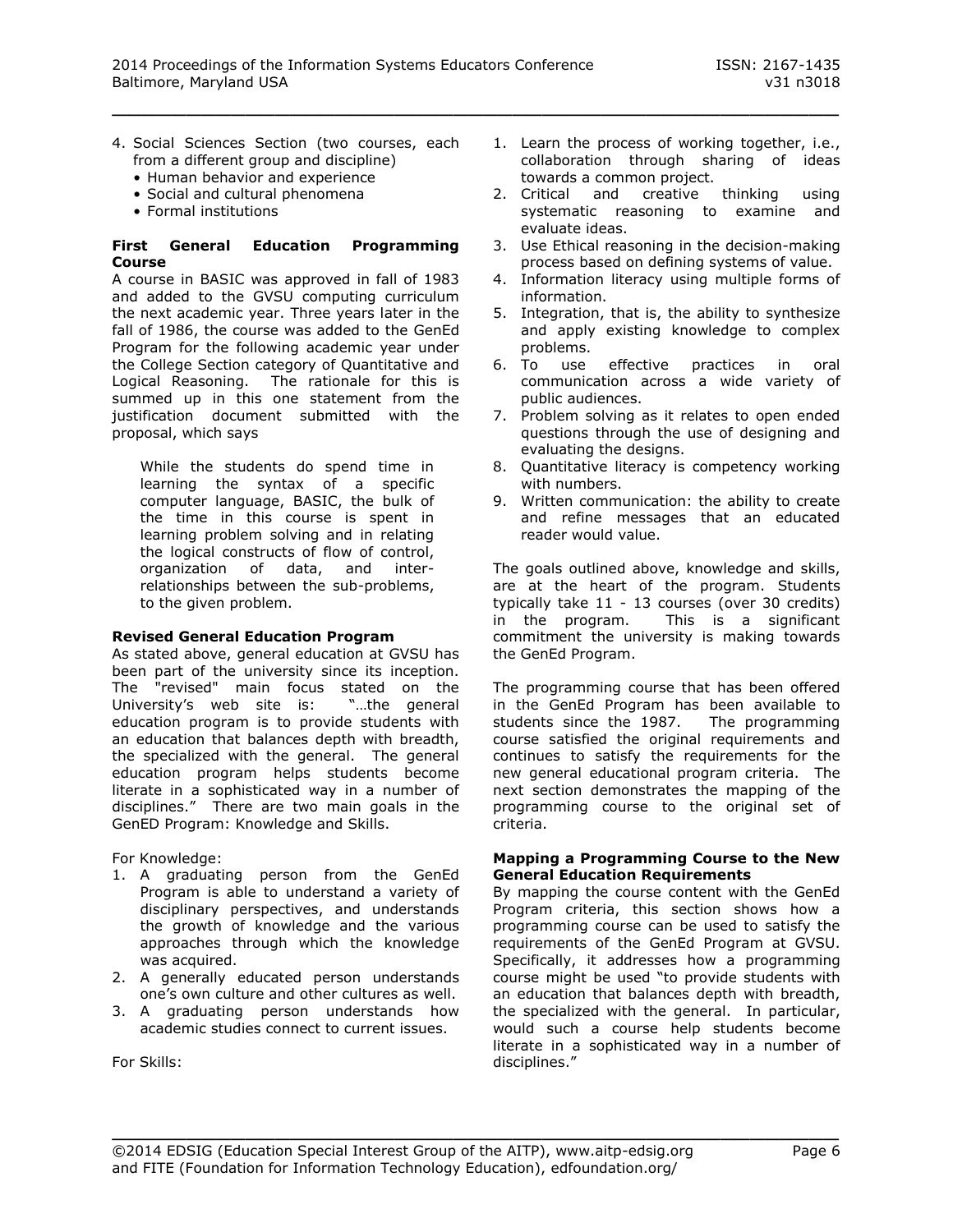| Assignments/<br><b>Maps</b><br>projects in the<br>Programming<br><b>Course</b>                                                                                                                                                                  | <b>Criteria</b><br>in a general<br>education<br>course                                                                                                                            |
|-------------------------------------------------------------------------------------------------------------------------------------------------------------------------------------------------------------------------------------------------|-----------------------------------------------------------------------------------------------------------------------------------------------------------------------------------|
| <b>Group Projects</b><br>Create exercises to<br>establish effective<br>groups                                                                                                                                                                   | Skill 1:<br>Collaboration                                                                                                                                                         |
| <b>Use Graphical User</b><br>Design (GUI) with<br>multi-buttons, text<br>fields, labels, combo-<br>boxes, data fields, etc.<br>Visual studio is an<br>excellent tool for this<br>since it is a drag and<br>drop, and prototyping<br>environment | Skill 4:<br>Information<br>literacy, multi-<br>forms of data<br>Skill 7:<br>Problem solving as<br>it relates to open<br>ended questions                                           |
| <b>Use complex</b><br>programming<br>structures<br>The project should use<br>nested while loops,<br>nested if statements,<br>etc.                                                                                                               | Skill 2:<br>Critical and creative<br>thinking using<br>systematic<br>reasoning                                                                                                    |
| <b>Have periodic Code</b><br>reviews<br>Have each group gives<br>an oral presentation of<br>their code                                                                                                                                          | Skill 6:<br>Practice and refine<br>oral communication                                                                                                                             |
| <b>Assignments</b><br>statements<br>Have the project do<br>non-trivial equations,<br>e.g., have the program<br>calculate the quadratic<br>equation                                                                                              | Skill 8:<br>Working with<br>numbers                                                                                                                                               |
| <b>Comments within</b><br>the code<br>Require multi-<br>iterations of the<br>internal comments;<br>consider the first set of<br>comments as a draft                                                                                             | Skill 9:<br>Written<br>communication                                                                                                                                              |
| Make the group<br>project solve a real<br>world problem<br>Perhaps a simulation of<br>a voting booth<br>machine, discussion of<br>the ethics behind this<br>project                                                                             | Skill 5:<br>Integration; the<br>ability to synthesize<br>and apply existing<br>knowledge to<br>complex problems<br>Skill 3:<br>Ethics, what<br>information should<br>be retained. |

Table 1 – Mapping a GenEd Course

Finally, this course should contribute to the two goals of providing both Knowledge and Skills. Table 1 provides a mapping of the projects in the programming course with the Skills criteria of GVSU's GenEd Program.

## **6. CONCLUSIONS**

The process used in this analysis demonstrates that having a programming class in the GenEd Program has several benefits. First, the computing department expands their reach to non-majors that may result in an increase in majors or minors. Second, there is an immediate increase in the number of students serviced by the department, thus receiving exposure to additional skills. Finally, noncomputing majors benefit by expanding their general educational course selection with relevant computing knowledge. This gives noncomputing majors a broader multi-discipline degree, including skills that are in demand for many different careers.

The results also demonstrate that most institutions are not taking advantage of this opportunity. Only 56 percent of the peer institutions are utilizing a programming class in the GenEd Program. Furthermore, only 28 percent of ABET IS accredited universities are taking advantage of this opportunity. This does not mean that every university would benefit having a programming class in the GenEd Program. However, there does seem to be an opportunity for many computing departments to offer a programming course within the general education environment, benefiting both the department and the students taking the course.

The data and analysis from this study does not provide additional insight into the difference between simply offering versus requiring a programming course. However, based on the findings of the literature regarding the value of understanding programming logic for students in many non-computing majors, these authors suggest that requiring all students to take a general programming course provides an ability to communicate better in the digital society.

## **7. REFERENCES**

Adams, Anna and Mowers, Helen (2013, October 30). Should Coding be the 'New Foreign Language' Requirement? *Edutopia*. Retrieved June 10, 2014 from [http://www.edutopia.org/blog/coding-new-](http://www.edutopia.org/blog/coding-new-foreign-language-requirement-helen-mowers?page=1)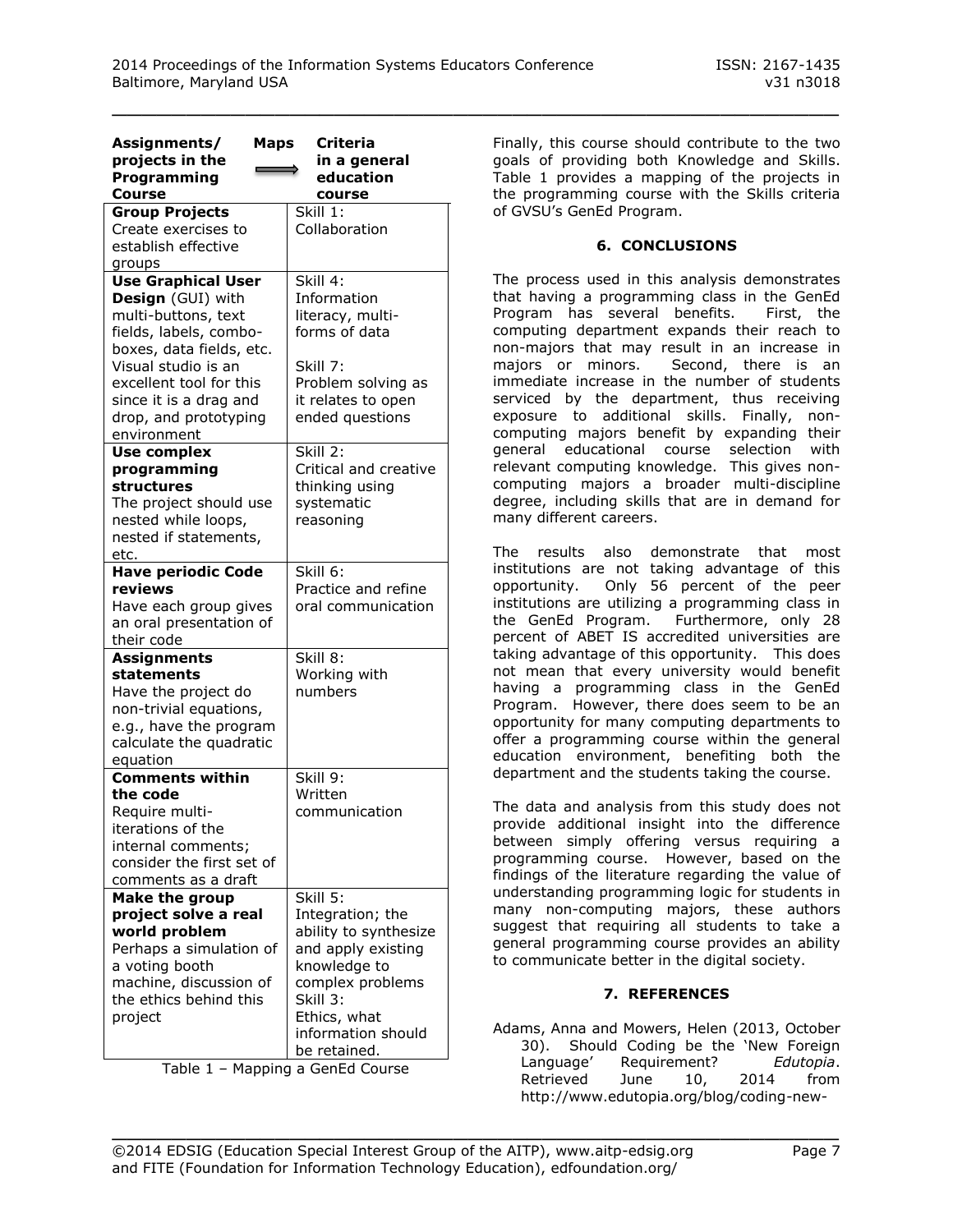[foreign-language-requirement-helen](http://www.edutopia.org/blog/coding-new-foreign-language-requirement-helen-mowers?page=1)[mowers?page=1](http://www.edutopia.org/blog/coding-new-foreign-language-requirement-helen-mowers?page=1)

- *The Economist* (2014, April 26). A is for algorithm: A global push for more computer science in classrooms is starting to bear fruit. The Retrieved controller from [http://www.economist.com/news/internation](http://www.economist.com/news/international/21601250-global-push-more-computer-science-classrooms-starting-bear-fruit) [al/21601250-global-push-more-computer](http://www.economist.com/news/international/21601250-global-push-more-computer-science-classrooms-starting-bear-fruit)[science-classrooms-starting-bear-fruit](http://www.economist.com/news/international/21601250-global-push-more-computer-science-classrooms-starting-bear-fruit)
- Prensky, Marc (2008, January 13). Programming is the New Literacy. *Edutopia.* Retrieved April 23, 2010 from [http://www.edutopia.org/programming-the](http://www.edutopia.org/programming-the-new-literacy)[new-literacy](http://www.edutopia.org/programming-the-new-literacy)
- Richtel, Matt (2014, May 11). Reading, Writing, Arithmetic, and Lately, Coding. *The New*

*York Times*. Retrieved from [http://www.nytimes.com/2014/05/11/us/re](http://www.nytimes.com/2014/05/11/us/reading-writing-arithmetic-and-lately-coding.html?action=click&contentCollection=Politics&module=MostEmailed&version=Full®ion=Marginalia&src=me&pgtype=article&_r=0) [ading-writing-arithmetic-and-lately](http://www.nytimes.com/2014/05/11/us/reading-writing-arithmetic-and-lately-coding.html?action=click&contentCollection=Politics&module=MostEmailed&version=Full®ion=Marginalia&src=me&pgtype=article&_r=0)[coding.html?action=click&contentCollection=](http://www.nytimes.com/2014/05/11/us/reading-writing-arithmetic-and-lately-coding.html?action=click&contentCollection=Politics&module=MostEmailed&version=Full®ion=Marginalia&src=me&pgtype=article&_r=0) [Politics&module=MostEmailed&version=Full&](http://www.nytimes.com/2014/05/11/us/reading-writing-arithmetic-and-lately-coding.html?action=click&contentCollection=Politics&module=MostEmailed&version=Full®ion=Marginalia&src=me&pgtype=article&_r=0) [region=Marginalia&src=me&pgtype=article&](http://www.nytimes.com/2014/05/11/us/reading-writing-arithmetic-and-lately-coding.html?action=click&contentCollection=Politics&module=MostEmailed&version=Full®ion=Marginalia&src=me&pgtype=article&_r=0)  $r=0$ 

- Rushkoff, Douglas (2012, November 13). Code Literacy: A 21<sup>st</sup> Century Requirement. *Edutopia*. Retrieved May 21, 2014 from [http://www.edutopia.org/blog/code-literacy-](http://www.edutopia.org/blog/code-literacy-21st-century-requirement-douglas-rushkoff)[21st-century-requirement-douglas-rushkoff](http://www.edutopia.org/blog/code-literacy-21st-century-requirement-douglas-rushkoff)
- Sauro, Jeff and Lewis, James (2008). Quantifying *the User Experience: Practical Statistics for User Research.* Morgan Kaufmann, [Burlington, Massachusetts.](http://en.wikipedia.org/wiki/Burlington,_Massachusetts)